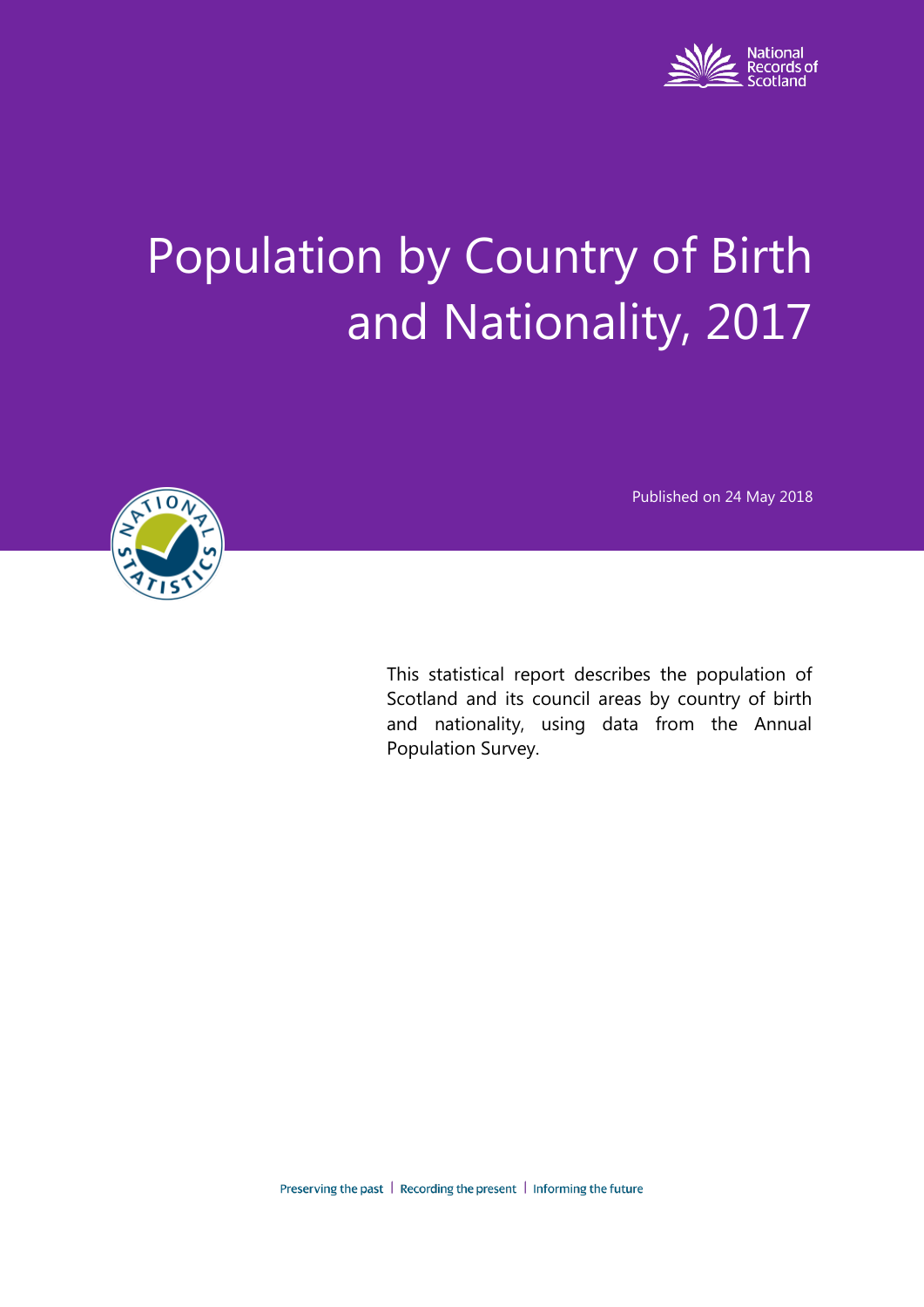# Population by Country of Birth and Nationality, Scotland, 2017

Summary

# Number of people living in Scotland with non-British nationality continues to increase

Overall, 7% of the resident population of Scotland have non-British nationality.

Of those people resident in Scotland with non-British nationality, 235,000 people are EU nationals and 142,000 are non-EU nationals.

**There are 235,000 EU** nationals living in Scotland, representing 4% of the resident population

In 2017, 62% (235,000) of the non-British population were EU nationals. More than half of the EU population in Scotland held EU8 nationality.

Non-EU nationals (142,000) accounted for 38% of the non-British population of Scotland in 2017, with the largest group within non-EU nationals being Asia (70,000).

# Polish is the most common non-British nationality

In 2017, there were 99,000 Polish nationals living in Scotland, accounting for 26% of the total non-British population.

Three of the top five most common nationalities were from the EU, with India being the most common non-EU nationality.









#### Number of non-British nationals



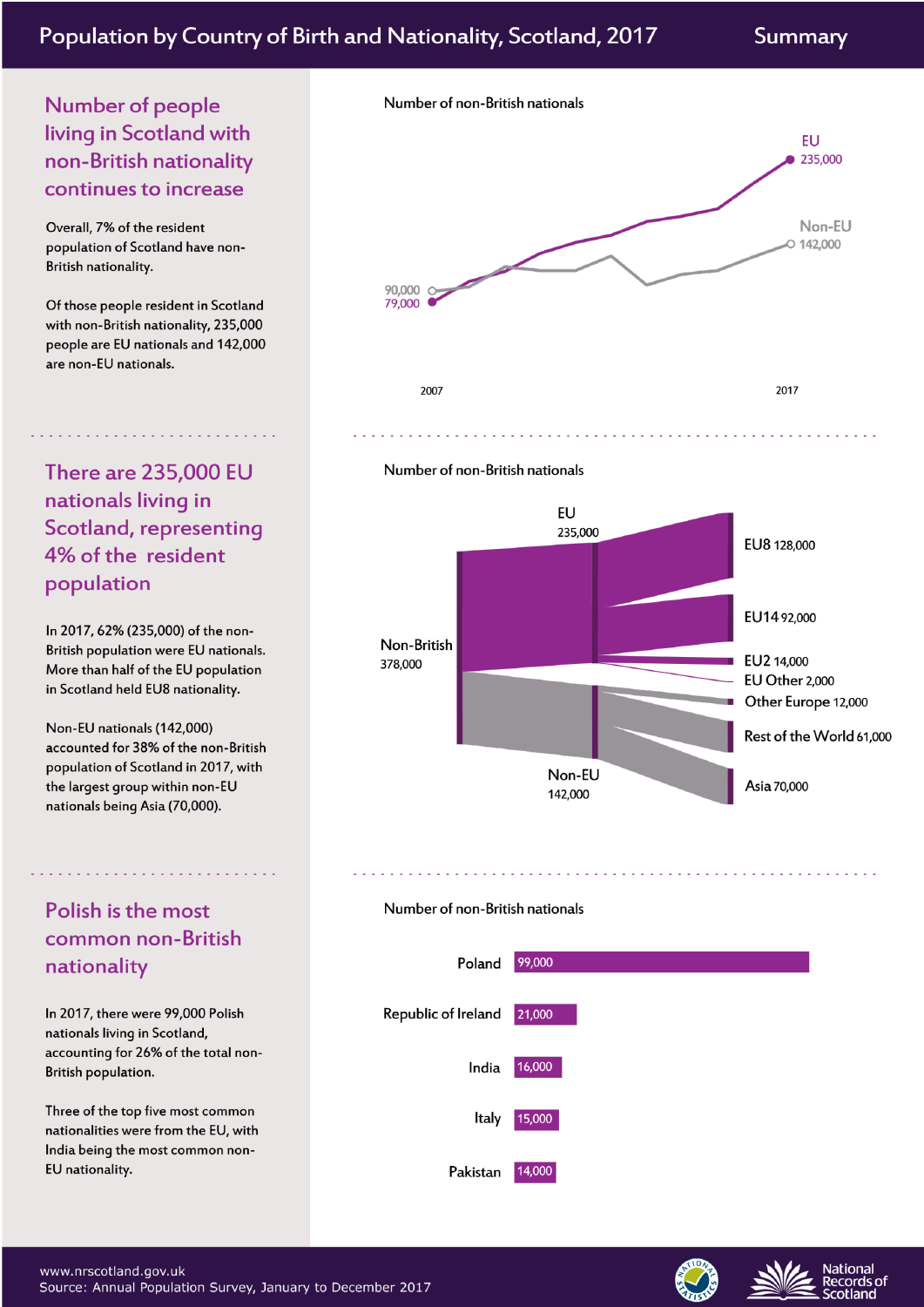# **Contents**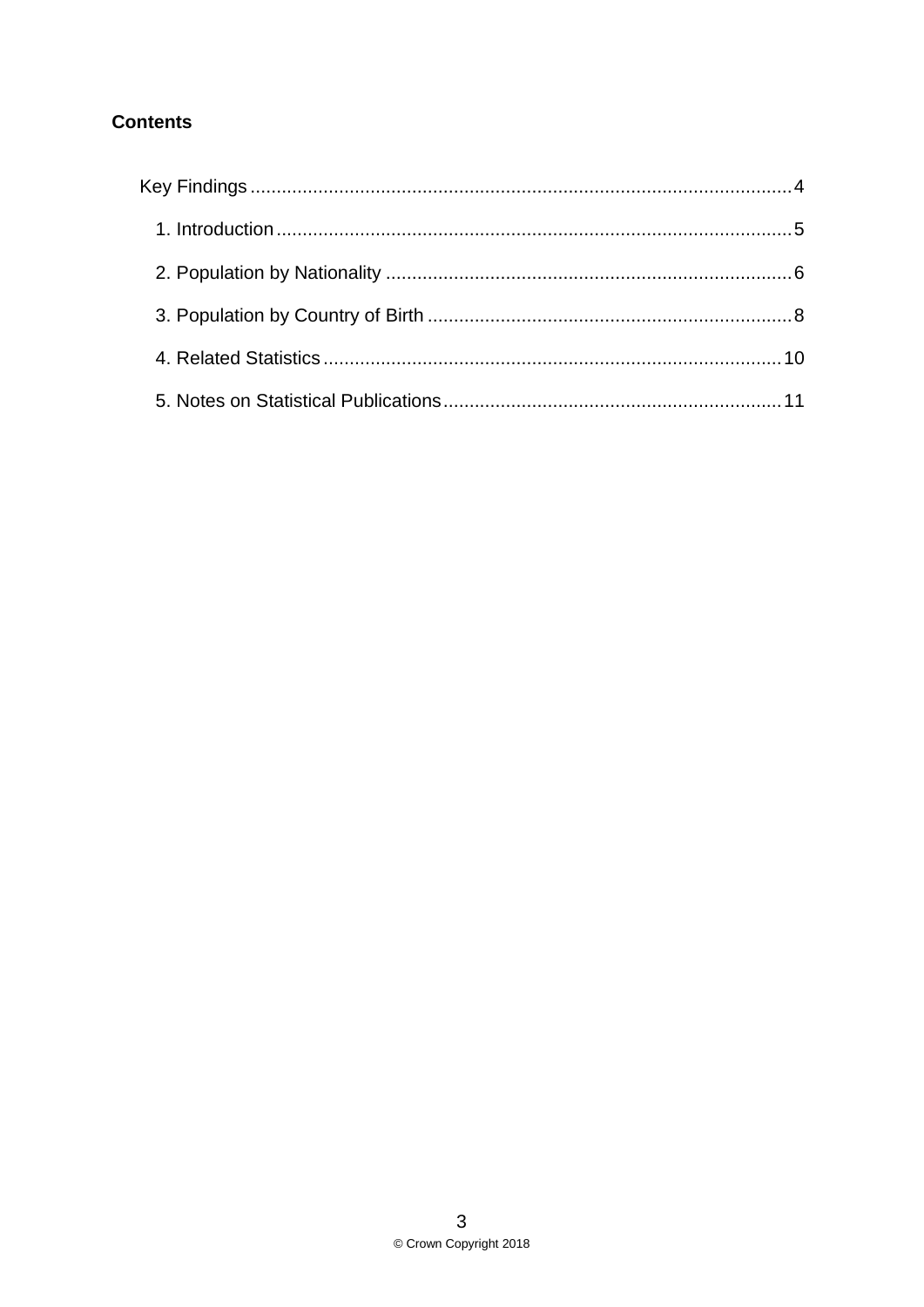# <span id="page-3-0"></span>**Key Findings**

### **Population by Nationality**

- In 2017, there were estimated to be 378,000 people living in Scotland who had non-British nationality, accounting for 7% of the usually resident population. This is a statistically significant increase from 337,000 in 2016.
- Of those who had non-British nationality, 235,000 (62%) were EU nationals and 142,000 (38%) were non-EU nationals.
- The increase to the total non-British national population was driven by a statistically significant increase in the number of EU nationals, which rose by 26,000 people between 2016 and 2017.
- The most common non-British nationality in Scotland in 2017 was Polish, with an estimated 99,000 residents (26% of the total non-British population).
- The council area with the highest proportion of residents who are non-British nationals was Aberdeen City, with 21% of residents (48,000 persons) holding non-British nationality.

## **Population by Country of Birth**

- In 2017, there were estimated to be 477,000 people living in Scotland who were born outside of the UK, accounting for 9% of the usually resident population. This is an increase from 457,000 in 2016, but this change was not statistically significant.
- Of those who were born outside of the UK, 239,000 (50%) were born in the EU and 238,000 (50%) were born outside of the EU.
- The increase to the population born outside of the UK was driven by a statistically significant increase to the EU14 population, increasing by 18,000 (20%) to 107,000 in 2017.
- The most common non-UK country of birth for those living in Scotland in 2017 was Poland, with an estimated 84,000 residents (18% of the total non-UK born population).
- The council area with the highest proportion of residents with non-UK country of birth was Aberdeen City, with 24% of residents (55,000 persons) being born overseas.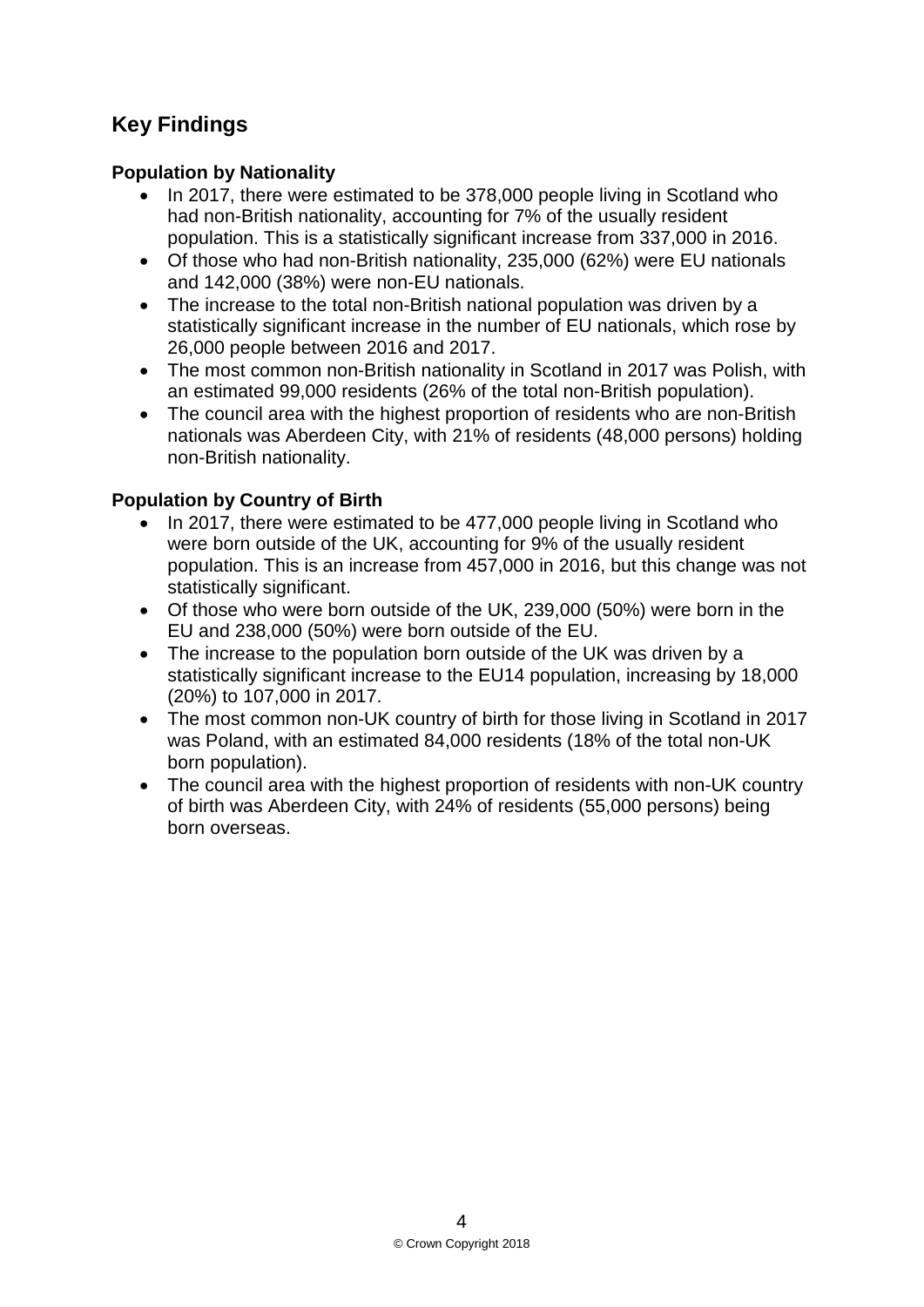# <span id="page-4-0"></span>**1. Introduction**

This publication summarises the latest estimates of the Scottish population by country of birth and nationality, for the year ending December 2017. These estimates are produced using the Annual Population Survey (APS), which has a sample size of around 300,000 respondents in the whole of the UK, and is the largest household survey in the UK (other than the Census and Census coverage survey). In 2017, the sample size for Scotland was around 37,000 people.

The estimates from the APS differ from the official mid-year population estimates (MYE) as the APS is a household survey, so does not include most communal establishments. The mid-year estimates also refer to a mid-year period (as at June), rather than the calendar year period covered by this publication. The MYE provide estimates of the population by sex and age, whereas the APS can be used to provide estimates by country of birth and nationality.

Country of birth refers to the country that a person was born in and cannot change. Whereas, nationality refers to the nationality stated by the respondent when they were interviewed and can be subject to change.

The population estimates by country of birth and nationality are available for Scotland's council areas and can be accessed on the [NRS website.](https://www.nrscotland.gov.uk/statistics-and-data/statistics/statistics-by-theme/population/population-estimates/population-by-country-of-birth-and-nationality) The statistics can be used to understand the profile of the population living in local areas, and are often used by central and local government for planning and monitoring service delivery.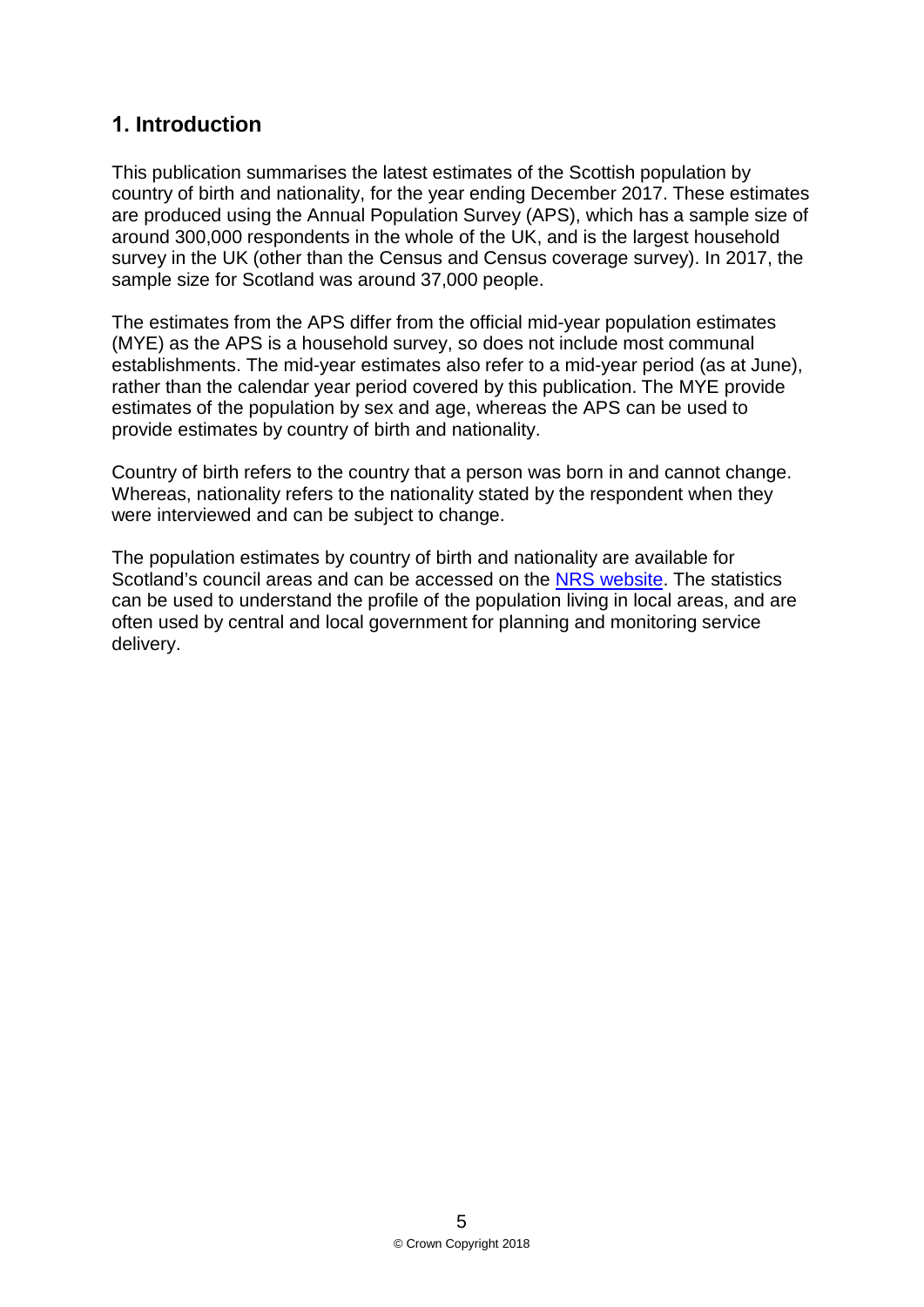# <span id="page-5-0"></span>**2. Population by Nationality**

In 2017, there were estimated to be 378,000 people living in Scotland who had non-British nationality, representing 7% of the population. The breakdown of the non-British population is shown in Table 1.

| 2016      | 2017      | Change    | Percentage of<br><b>Non-British</b><br><b>Population</b><br>(2017) |
|-----------|-----------|-----------|--------------------------------------------------------------------|
| 5,296,000 | 5,311,000 | 15,000    |                                                                    |
| 4,958,000 | 4,933,000 | $-25,000$ |                                                                    |
| 337,000   | 378,000   | 41,000*   |                                                                    |
| 209,000   | 235,000   | 26,000*   | 62%                                                                |
| 72,000    | 92,000    | 20,000*   | 24%                                                                |
| 124,000   | 128,000   | 4,000     | 34%                                                                |
| 12,000    | 14,000    | 2,000     | 4%                                                                 |
| 1,000     | 2,000     | 1,000     | 1%                                                                 |
| 128,000   | 142,000   | 14,000    | 38%                                                                |
| 9,000     | 12,000    | 3,000     | 3%                                                                 |
| 64,000    | 70,000    | 6,000     | 19%                                                                |
| 55.000    | 61,000    | 6,000     | 16%                                                                |
|           |           |           |                                                                    |

#### **Table 1: Population by Nationality, Scotland, 2017**

Source: Annual Population Survey (APS), Office for National Statistics

Note: Statistically significant changes are denoted by an asterisk

Of non-British nationals living in Scotland in 2017, 235,000 (62%) were EU nationals and 142,000 (38%) were non-EU nationals. Within the EU national population, the largest sub-group are those with EU8 nationality. In the past year, however, the largest increase within the EU sub-groups was for EU14 nationals, which saw a statistically significant increase from 72,000 in 2016 to 92,000 in 2017.





Source: Annual Population Survey (APS), Office for National Statistics

 6 © Crown Copyright 2018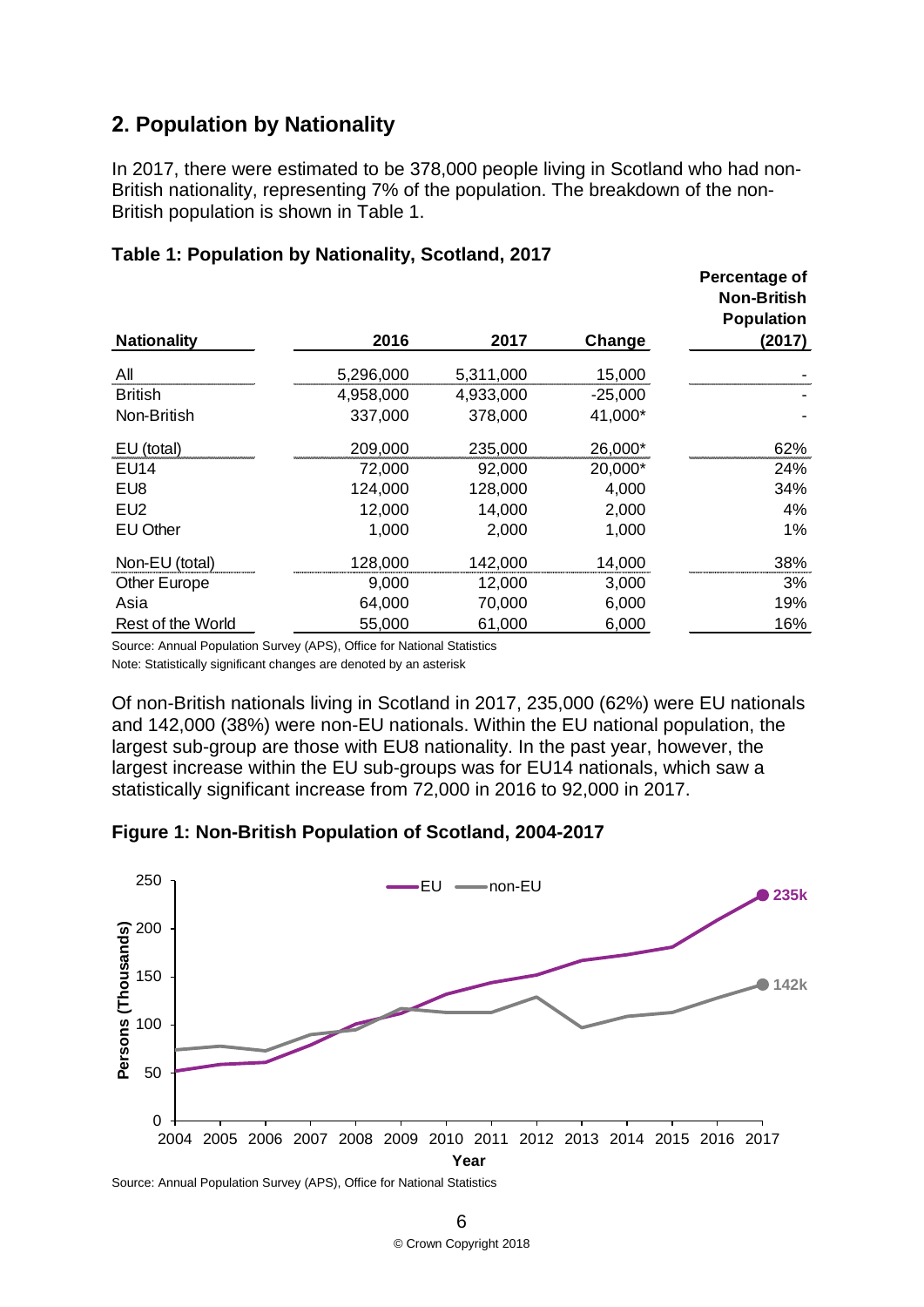Figure 1 shows the change in the number of non-British nationals living in Scotland since 2004, split by EU and non-EU nationals. From 2010 onwards, there have been more (non-UK) EU nationals living in Scotland than non-EU nationals. The gap between these two groups grew in 2017, with a statistically significant increase in the number of (non-UK) EU nationals living in Scotland, from 209,000 in 2015 to 235,000 in 2017 (an increase of 12%).

Table 2 provides information on the most common non-British nationalities for the usually resident population of Scotland; split into EU and non-EU countries.

|  | Table 2: Most common non-British nationalities, Scotland, 2017 |  |
|--|----------------------------------------------------------------|--|
|--|----------------------------------------------------------------|--|

| <b>EU</b> nationalities |         | Non-EU nationalities            |         |  |  |
|-------------------------|---------|---------------------------------|---------|--|--|
| Country                 | Persons | Country                         | Persons |  |  |
| Poland                  | 99,000  | India                           | 16,000  |  |  |
| Republic of Ireland     | 21,000  | Pakistan                        | 14,000  |  |  |
| Italy                   | 15,000  | China                           | 12,000  |  |  |
| France                  | 12,000  | <b>United States of America</b> | 10,000  |  |  |
| Latvia                  | 12,000  | Nigeria                         | 10,000  |  |  |

Source: Annual Population Survey (APS), Office for National Statistics

Within Scotland, the council area with the highest proportion of residents who are non-British nationals was Aberdeen City with 21% (48,000 people). The council area with the highest number of non-British residents was the City of Edinburgh, with 85,000.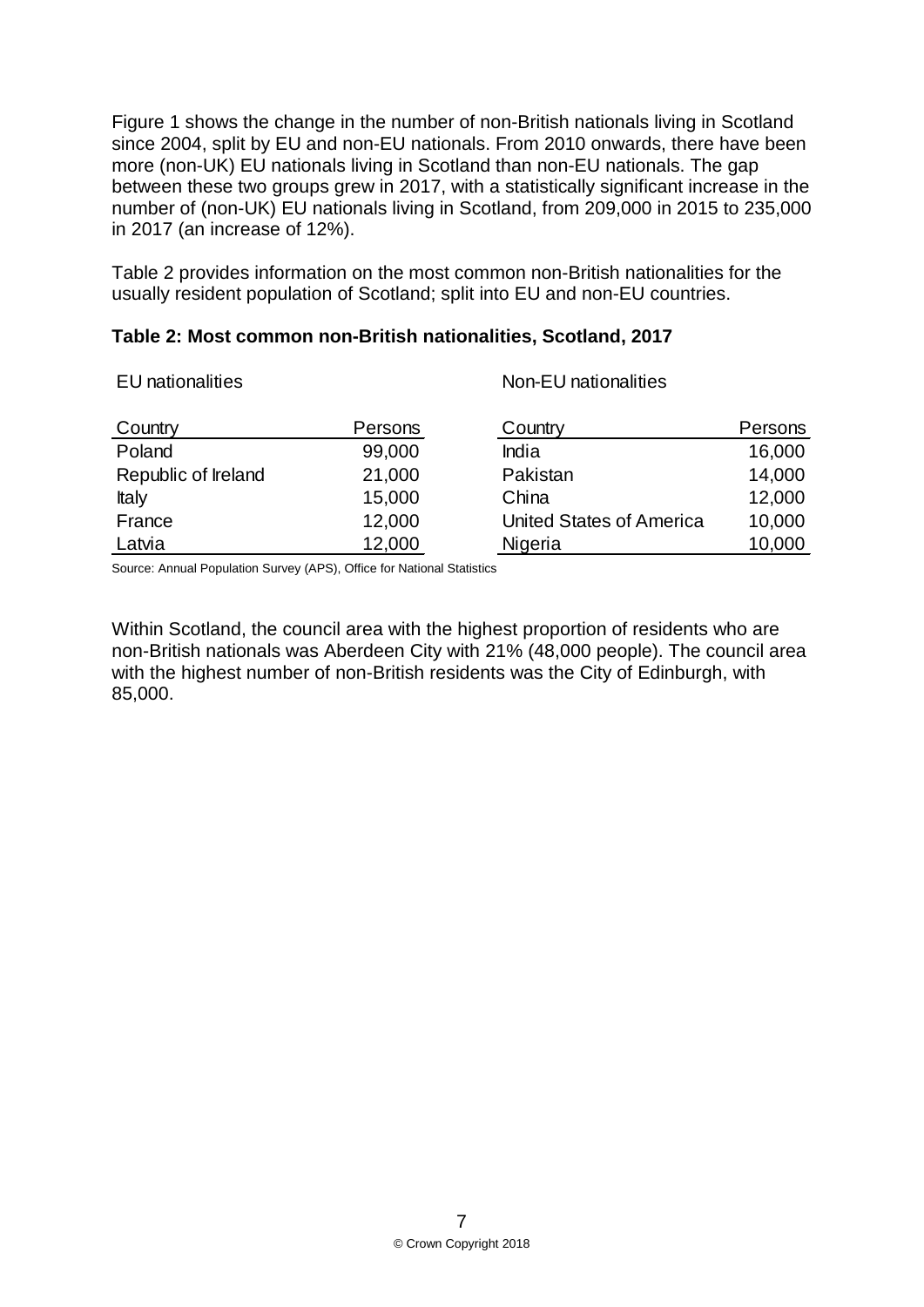# <span id="page-7-0"></span>**3. Population by Country of Birth**

In 2017, there were estimated to be 477,000 people living in Scotland who were born overseas, representing 9% of the population. The breakdown of the non-UK born population is shown in Table 3.

| <b>Country of Birth</b> | 2016      | 2017      | Change   | Percentage of<br><b>Non-UK born</b><br><b>Population</b><br>(2017) |
|-------------------------|-----------|-----------|----------|--------------------------------------------------------------------|
| All                     | 5,296,000 | 5,311,000 | 15,000   |                                                                    |
| UK                      | 4,838,000 | 4,834,000 | $-4,000$ |                                                                    |
| Non-UK                  | 457,000   | 477,000   | 20,000   |                                                                    |
| EU (total)              | 218,000   | 239,000   | 21,000   | 50%                                                                |
| EU14                    | 89,000    | 107,000   | 18,000*  | 22%                                                                |
| EU8                     | 113,000   | 113,000   | 0        | 24%                                                                |
| EU <sub>2</sub>         | 12,000    | 13,000    | 1,000    | 3%                                                                 |
| <b>EU Other</b>         | 3,000     | 6,000     | 3,000    | 1%                                                                 |
| Non-EU (total)          | 239,000   | 238,000   | $-1,000$ | 50%                                                                |
| <b>Other Europe</b>     | 13,000    | 16,000    | 3,000    | 3%                                                                 |
| Asia                    | 119,000   | 120,000   | 1,000    | 25%                                                                |
| Rest of the World       | 107,000   | 103,000   | -4,000   | 22%                                                                |

#### **Table 3: Population by Country of Birth, Scotland, 2017**

Source: Annual Population Survey (APS), Office for National Statistics

Note: Statistically significant changes are denoted by an asterisk

Of those people living in Scotland in 2017 who were born overseas, 239,000 (50%) were born in the EU and 238,000 (50%) were born outside the EU. The only statistically significant change seen in the last year across all groups was for EU14, which increased by 18,000 to 107,000.





Source: Annual Population Survey (APS), Office for National Statistics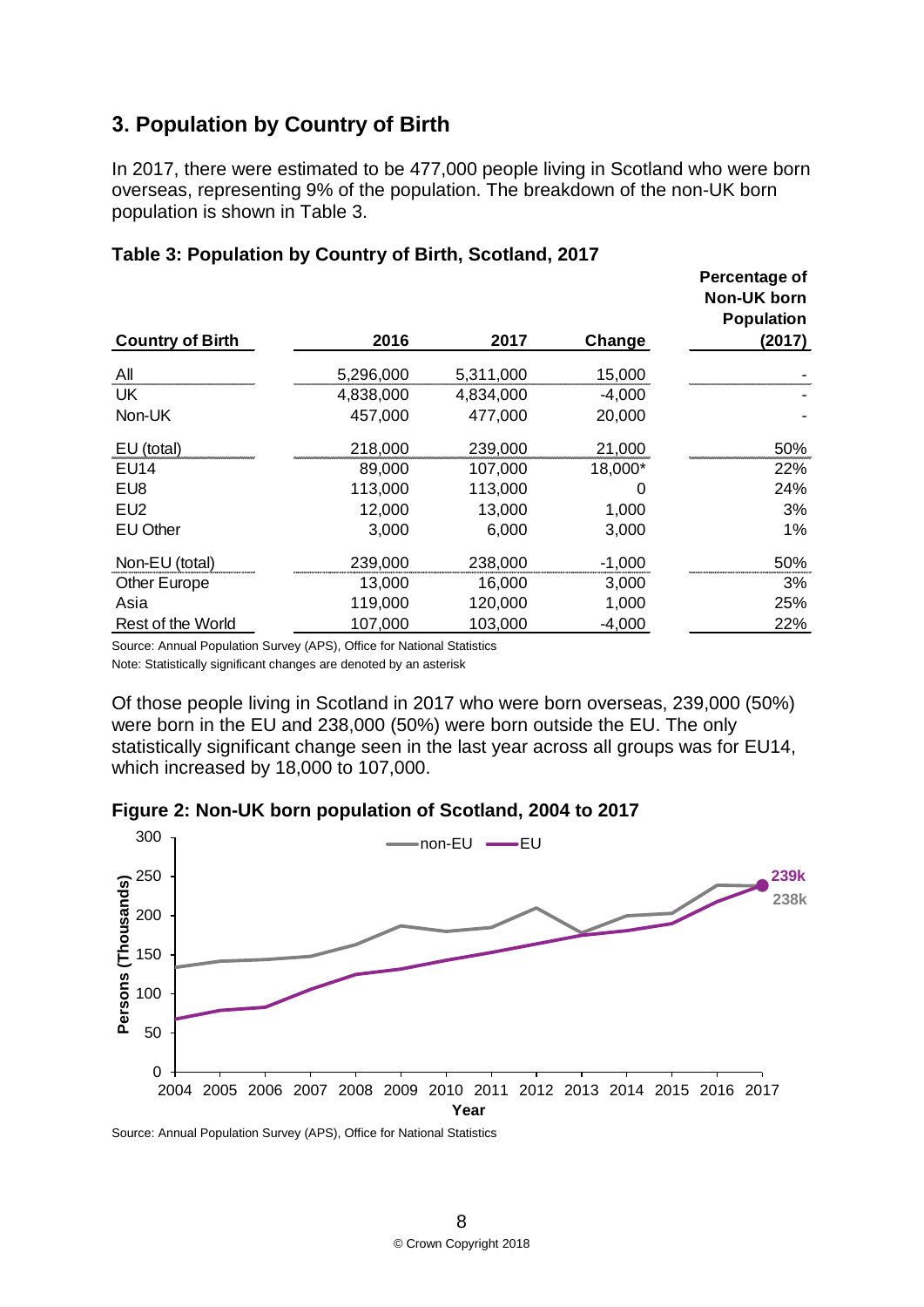Figure 2 shows the number of people born abroad who were resident in Scotland each year. The split between EU born residents and non-EU born residents is now almost even, with the number of EU born residents increasing by 21,000 and the number of non-EU born residents decreasing by 1,000 in the past year. Neither of those changes were statistically significant.

Table 4 provides information on the most common non-UK countries of birth for the usually resident population of Scotland; split into EU and non-EU countries.

#### **Table 4: Most common non-UK countries of birth, Scotland, 2017**

EU countries of birth Non-EU countries of birth

| Country             | Persons | Country                  | Persons |
|---------------------|---------|--------------------------|---------|
| Poland              | 84,000  | Pakistan                 | 28,000  |
| Republic of Ireland | 25,000  | India                    | 24,000  |
| Germany             | 23,000  | China                    | 14,000  |
| France              | 13,000  | United States of America | 13,000  |
| Italy               | 12,000  | Nigeria                  | 12,000  |

Source: Annual Population Survey (APS), Office for National Statistics

Within Scotland, the council area with the highest proportion of residents who were born abroad was Aberdeen City with 24% (55,000 people). The council area with the highest number of residents born abroad was the City of Edinburgh, with 102,000.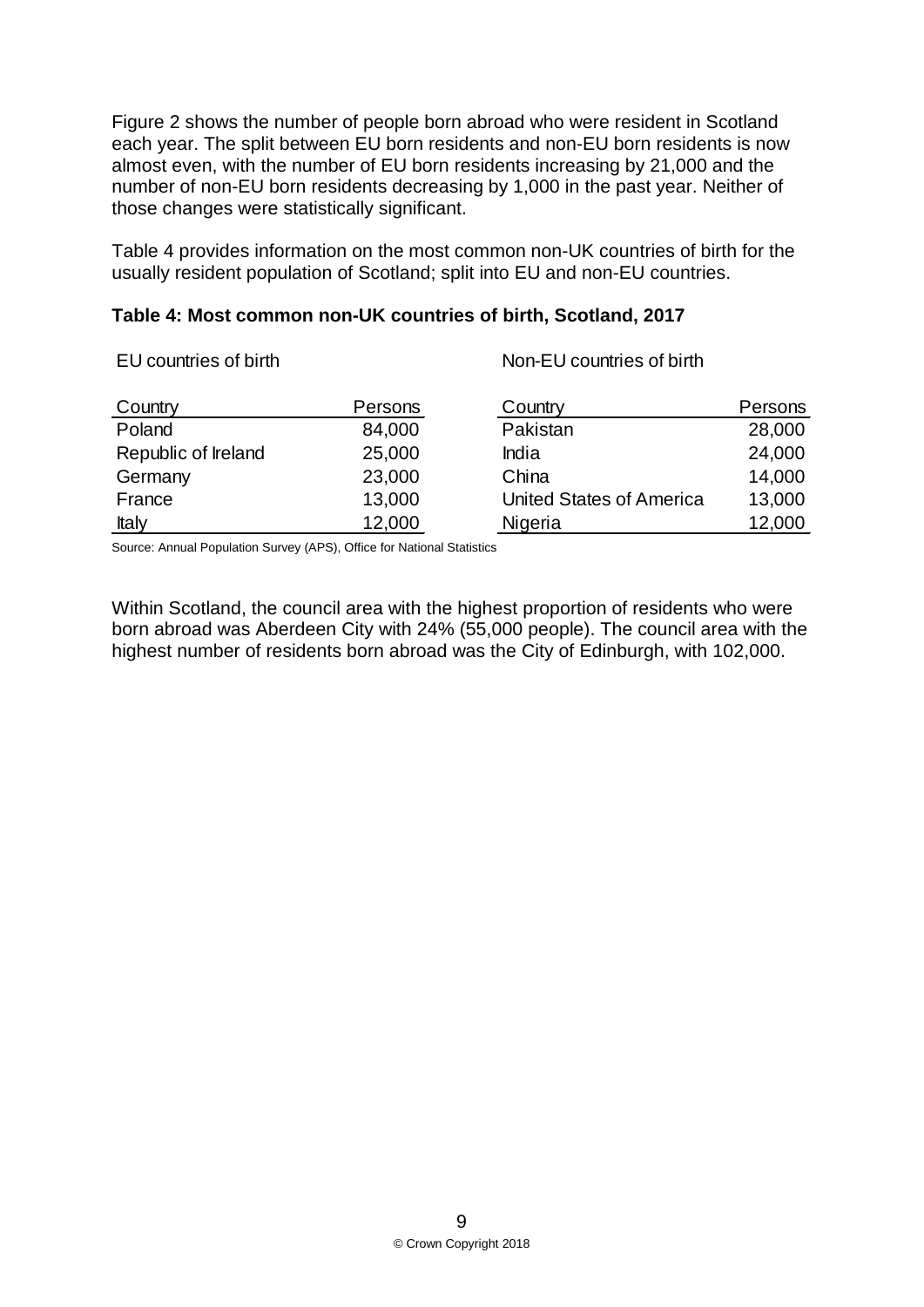# <span id="page-9-0"></span>**4. Related Statistics**

The Office for National Statistics (ONS) publish the data contained in this report for the whole of the United Kingdom, and also release a comparable UK-level publication on the Population of the UK by Country of Birth and Nationality which can be accessed on the [ONS website.](https://www.ons.gov.uk/peoplepopulationandcommunity/populationandmigration/internationalmigration/bulletins/ukpopulationbycountryofbirthandnationality/previousReleases)

The Scottish Government produces a range of labour market statistics on EU and non-EU nationals from the Annual Population Survey. Information on topics including employment rates, industry of employment and level of skill is available on the Scottish Government [Labour Market Statistics webpage.](http://www.gov.scot/Topics/Statistics/Browse/Labour-Market/Publications-Topical)

For statistics and commentary on the population as a whole, National Records of Scotland's mid-year [population estimates for mid-2017](https://www.nrscotland.gov.uk/statistics-and-data/statistics/statistics-by-theme/population/population-estimates/mid-year-population-estimates/mid-2017) were published on 19 April 2018, and contain information about all aspects of population change, including migration.

Whilst this publication provides estimates of the number of non-British nationals and the non-UK born population living in Scotland (often referred to as migrant stocks), they are not directly comparable with estimates of long-term international migration (migrant flows). For statistics relating to migrant flows (the number of migrants moving to or from Scotland over a period of time) please visit the [NRS migration](https://www.nrscotland.gov.uk/statistics-and-data/statistics/statistics-by-theme/migration/migration-statistics) [tables.](https://www.nrscotland.gov.uk/statistics-and-data/statistics/statistics-by-theme/migration/migration-statistics)

For an in depth look at demographic statistics for each council area, National Records of Scotland's [council area profiles](https://www.nrscotland.gov.uk/statistics-and-data/statistics/stats-at-a-glance/council-area-profiles) are available for each of Scotland's 32 council areas. These contain information on a range of statistics, including population and migration.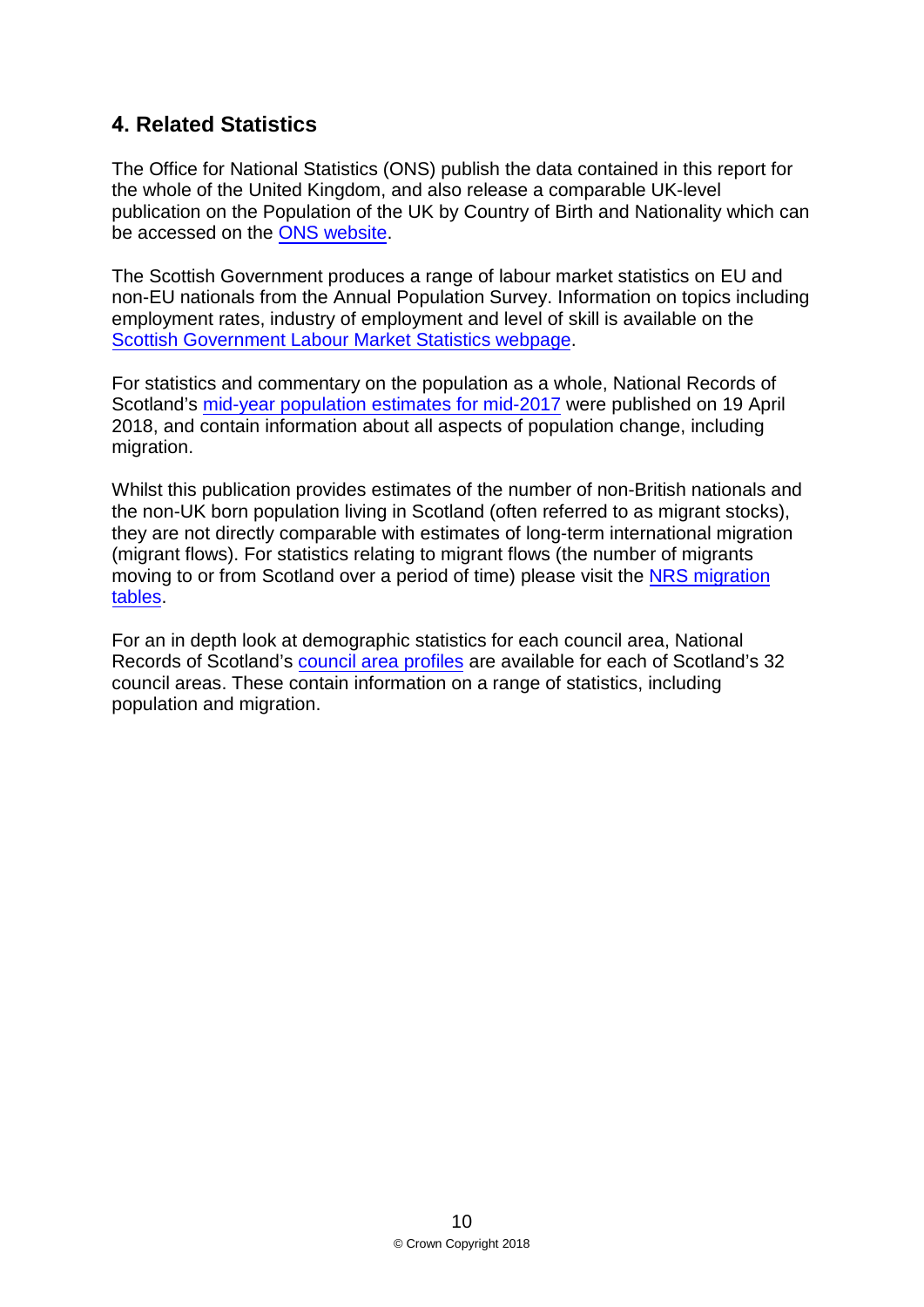# <span id="page-10-0"></span>**5. Notes on statistical publications**

#### **National Statistics**

The United Kingdom Statistics Authority (UKSA) has designated these statistics as National Statistics, in line with the Statistics and Registration Service Act 2007 and signifying compliance with the Code of Practice for Official Statistics (available on the [UKSA](http://www.statisticsauthority.gov.uk/assessment/code-of-practice) website).

National Statistics status means that official statistics meet the highest standards of trustworthiness, quality and public value.

All official statistics should comply with all aspects of the Code of Practice for Official Statistics. They are awarded National Statistics status following an assessment by the Authority's regulatory arm. The Authority considers whether the statistics meet the highest standards of Code compliance, including the value they add to public decisions and debate.

It is National Records of Scotland's responsibility to maintain compliance with the standards expected of National Statistics. If we become concerned about whether these statistics are still meeting the appropriate standards, we will discuss any concerns with the Authority promptly. National Statistics status can be removed at any point when the highest standards are not maintained, and reinstated when standards are restored.

#### **Information on background and source data**

Further details on data source(s), timeframe of data and timeliness, continuity of data, accuracy, etc can be found in the About this Publication document that is published alongside this publication on the NRS website.

#### **National Records of Scotland**

We, the National Records of Scotland, are a non-ministerial department of the devolved Scottish Administration. Our aim is to provide relevant and reliable information, analysis and advice that meets the needs of government, business and the people of Scotland. We do this as follows:

Preserving the past – We look after Scotland's national archives so that they are available for current and future generations, and we make available important information for family history.

Recording the present – At our network of local offices, we register births, marriages, civil partnerships, deaths, divorces and adoptions in Scotland.

Informing the future – We are responsible for the Census of Population in Scotland which we use, with other sources of information, to produce statistics on the population and households.